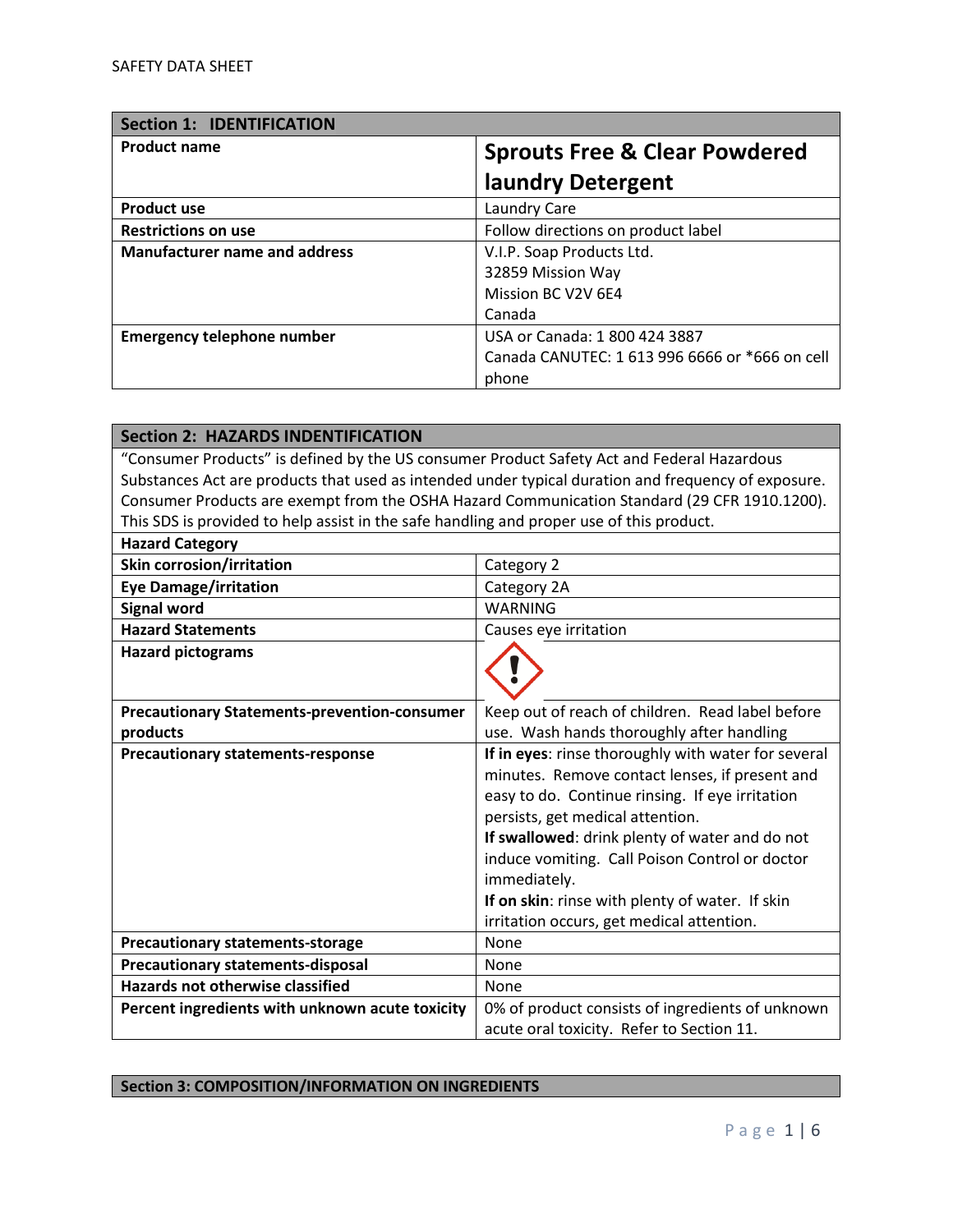| Ingredient       | CAS#            | Weight %  |
|------------------|-----------------|-----------|
| Sodium carbonate | 497-19-8        | $30 - 60$ |
| Laureth - 7      | $9002 - 92 - 0$ | $1 - 10$  |
| Protease enzyme  | $9014 - 01 - 1$ | $0.1 - 1$ |
| Amylase enzyme   | 9000-90-2       | $0.1 - 1$ |
| Mannanase enzyme | 37288-54-3      | $0.1 - 1$ |

| <b>Section 4: FIRST AID MEASURES</b>       |                                                      |
|--------------------------------------------|------------------------------------------------------|
| Eye contact                                | Flush eyes with cool water immediately. Get          |
|                                            | medical attention if irritation develops or persists |
| <b>Skin contact</b>                        | Rinse thoroughly with plenty of water. Get           |
|                                            | medical attention if irritation or rash develops or  |
|                                            | persists                                             |
| Ingestion                                  | Drink 1 or 2 glass of water immediately. Do not      |
|                                            | induce vomiting. Get medical attention               |
|                                            | immediately if symptoms occur                        |
| <b>Inhalation</b>                          | Move to fresh air. If breathing is affected contact  |
|                                            | a physician                                          |
| Most important symptoms/effects, acute and | None under normal use conditions                     |
| delayed                                    |                                                      |
| <b>Note to Physician</b>                   | Treat symptomatically                                |

| <b>Section 5: FIRE FIGHTING MEASURES</b>       |                                                  |  |
|------------------------------------------------|--------------------------------------------------|--|
| Suitable extinguishing media                   | Water, dry chemical, carbon dioxide, alcohol-    |  |
|                                                | resistant foam                                   |  |
| Unsuitable extinguishing media                 | None                                             |  |
| Specific hazard arising from the chemical      | None                                             |  |
| mixture                                        |                                                  |  |
| <b>Hazardous Combustion Products</b>           | Not applicable                                   |  |
| <b>Protective Equipment and precaution for</b> | Wear full protective clothing and self-contained |  |
| <b>Firefighters</b>                            | breathing apparatus pressure demand,             |  |
|                                                | MSHA/NIOSH approved and full protective gear     |  |

| <b>Section 6: ACCIDENTAL RELEASE MEASURES</b> |                                                  |
|-----------------------------------------------|--------------------------------------------------|
| <b>Personal precautions</b>                   | Wear appropriate personal protective equipment   |
| Advice for emergency responders               | Use personal protective equipment as required    |
| <b>Environmental precautions</b>              | Avoid entry into lakes, streams, ponds or public |
|                                               | waterways                                        |
| <b>Methods for containment</b>                | Prevent dust cloud. Material may be slippery if  |
|                                               | spilled and wet. Prevent spill from entering a   |
|                                               | waterway. Prevent further leakage or spillage if |
|                                               | safe to do so.                                   |
| <b>Method for cleaning up</b>                 | Sweep up and shovel into suitable containers for |
|                                               | disposal. Dispose of in accordance with local    |
|                                               | regulations.                                     |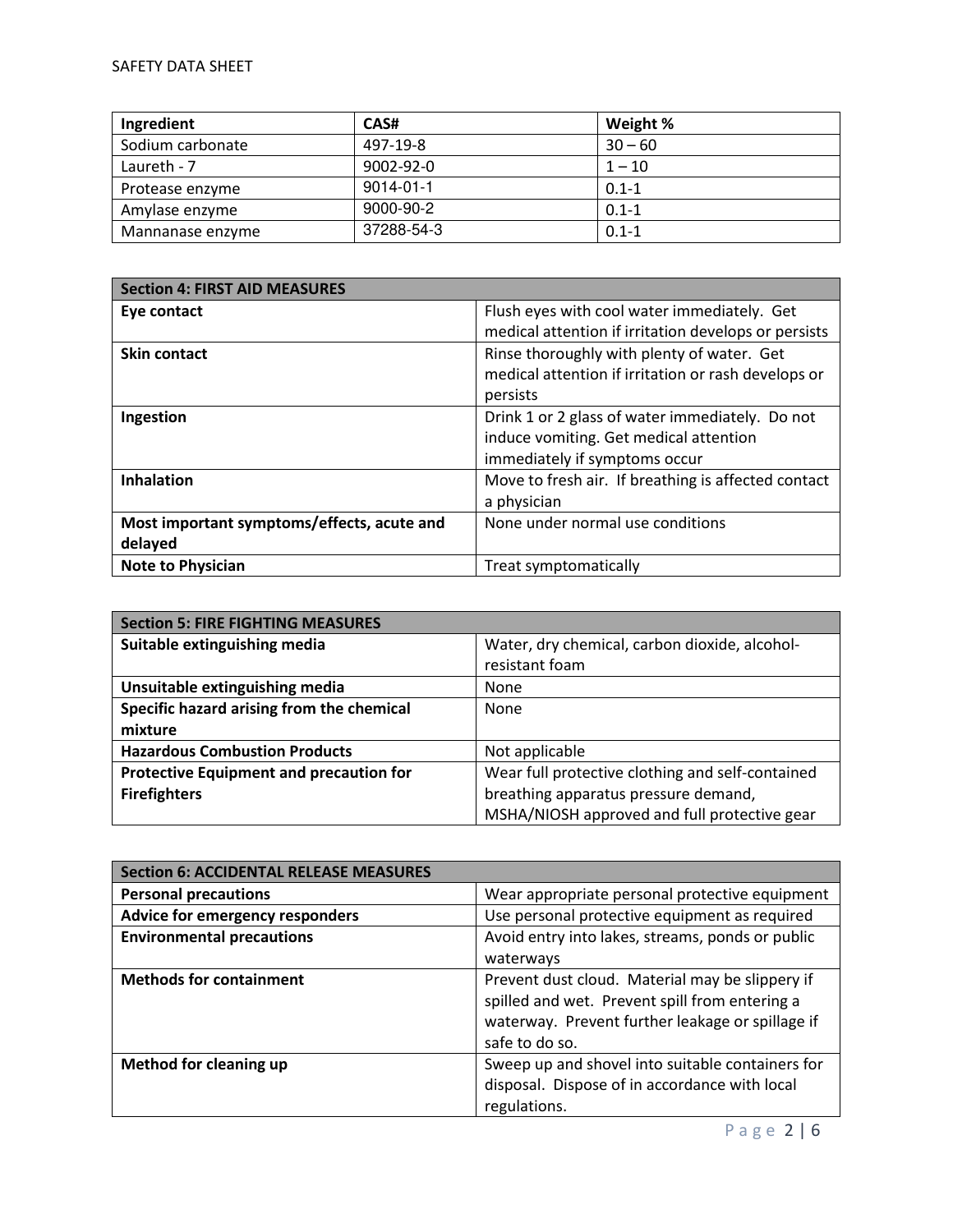| <b>Section 7: HANDLING AND STORAGE</b> |                                                  |
|----------------------------------------|--------------------------------------------------|
| Safe handling                          | Wear personal protective equipment as required.  |
|                                        | Use as directed on product label. Keep container |
|                                        | closed when not in use. Do not return spills to  |
|                                        | original container for reuse.                    |
| Safe storage                           | Keep out of reach of children and pets. Store in |
|                                        | original container in a dry, cool and well-      |
|                                        | ventilated area. Keep container closed when not  |
|                                        | in use                                           |
| Incompatible products                  | None known                                       |

| <b>Section 8: EXPOSURE CONTROL/PERSONAL PROTECTION</b> |                                                                                             |
|--------------------------------------------------------|---------------------------------------------------------------------------------------------|
| <b>Exposure limits</b>                                 | None known                                                                                  |
| <b>Engineering measures</b>                            | Ensure adequate ventilation                                                                 |
| <b>Personal Protective Equipment</b>                   |                                                                                             |
| <b>Respiratory protection</b>                          | None required under normal conditions. In case<br>of insufficient ventilation wear suitable |
|                                                        | respiratory equipment.                                                                      |
| Eye protection                                         | No special protective equipment required for                                                |
|                                                        | household setting. Use appropriate eye                                                      |
|                                                        | protection as needed                                                                        |
| Skin protection                                        | Gloves may be worn for protection                                                           |

| <b>Section 9: PHYSICAL AND CHEMICAL PROPERTIES</b> |                              |
|----------------------------------------------------|------------------------------|
| Physical state at 20°C                             | Granular powder              |
| Appearance                                         | White powder with grey beads |
| Odor                                               | None                         |
| <b>Odor threshold</b>                              | Not available                |
| pH                                                 | 10.5-11.9 (3% solution)      |
| <b>Melting point</b>                               | Not available                |
| <b>Freezing point</b>                              | Not available                |
| Initial boiling point and boiling range            | Not available                |
| <b>Flash point</b>                                 | Not available. Powder.       |
| <b>Evaporation rate</b>                            | Not available                |
| <b>Flammability (solid, gas)</b>                   | Not flammable                |
| <b>Flammability limits in air</b>                  | Not available                |
| <b>Upper flammability limit</b>                    | Not applicable               |
| Lower flammability limit                           | Not applicable               |
| Vapor pressure (mmHg)                              | Not available                |
| Vapor density (air=1)                              | Not available                |
| Specific gravity (water=1)/Bulk density            | 900-1100 g/L                 |
| <b>Relative density</b>                            | Not available                |
| Solubility in water                                | Soluble                      |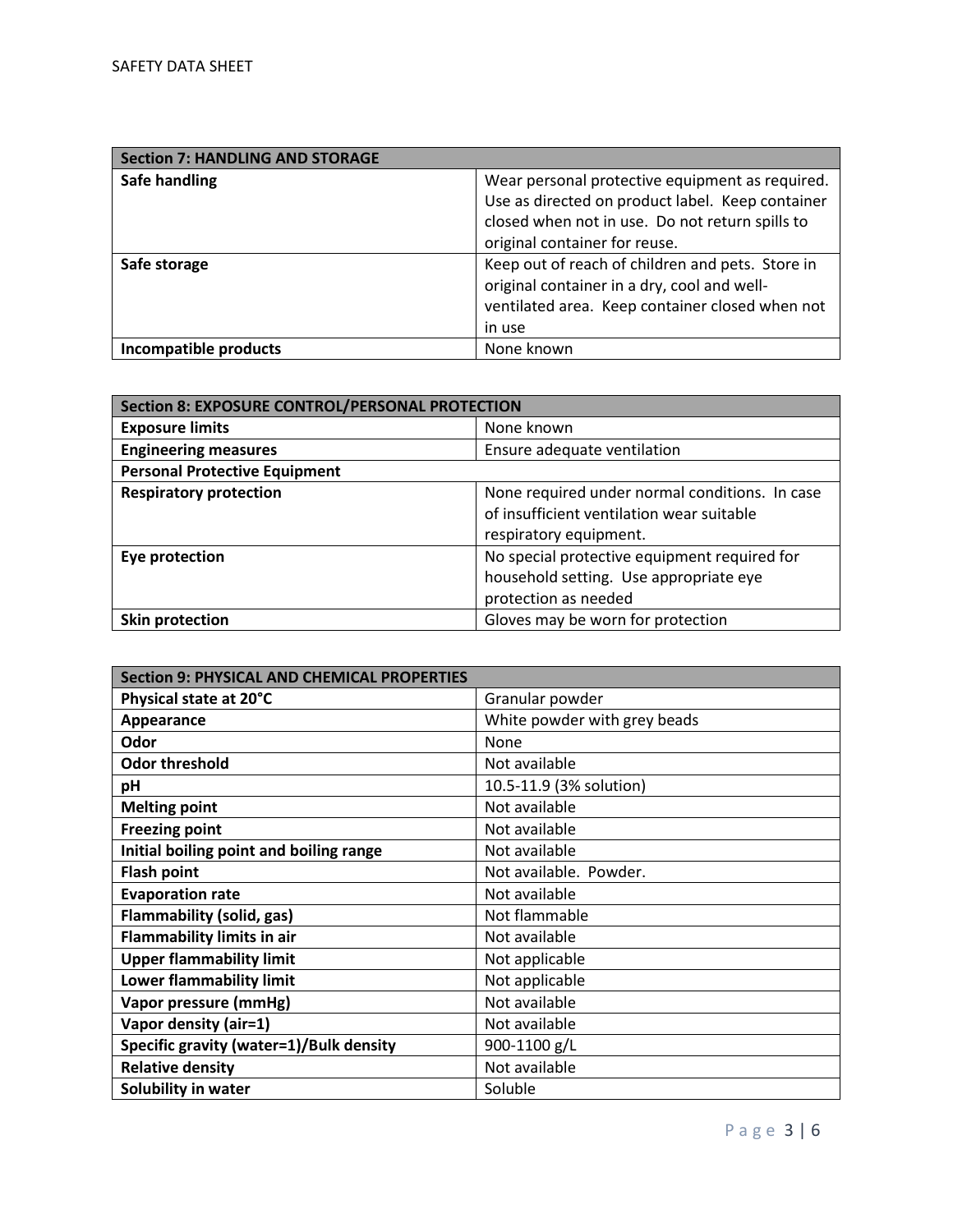| Solubility in other solvents           | Not available                              |
|----------------------------------------|--------------------------------------------|
| Partition coefficient: n-octanol/water | Not available                              |
| <b>Autoignition temperature</b>        | Not available                              |
| <b>Decomposition temperature</b>       | Not available                              |
| <b>Viscosity</b>                       | Not applicable                             |
| VOC content (%)                        | Product complies with US state and federal |
|                                        | regulations for VOC content in consumer    |
|                                        | products                                   |

| <b>Section 10: STABILITY AND REACTIVITY</b> |                                                   |
|---------------------------------------------|---------------------------------------------------|
| Reactivity                                  | None under normal use conditions                  |
| <b>Chemical stability</b>                   | Stable under normal conditions of use and         |
|                                             | storage                                           |
| <b>Hazardous reactions</b>                  | None known                                        |
| <b>Conditions to avoid</b>                  | None under normal processing                      |
| <b>Material to avoid</b>                    | None in particular                                |
| Incompatible materials                      | Should not mix with other household chemicals,    |
|                                             | acids, strong oxidizers or reducing agents unless |
|                                             | specifically provided for in the use directions.  |
| <b>Hazardous decomposition products</b>     | None known                                        |

| <b>Section 11: TOXICOLOGICAL INFORMATION</b>                             |                                     |  |
|--------------------------------------------------------------------------|-------------------------------------|--|
| <b>Potential routes of exposure:</b>                                     |                                     |  |
| <b>Inhalation</b>                                                        | No known effect                     |  |
| <b>Skin contact</b>                                                      | May irritate skin                   |  |
| Ingestion                                                                | No known effect                     |  |
| Eye contact                                                              | Causes serious eye irritation       |  |
| Delayed, immediate, or chronic effects from short and long-term exposure |                                     |  |
| <b>Acute toxicity</b>                                                    | No known effect                     |  |
| <b>Skin corrosion/irritation</b>                                         | May irritate skin                   |  |
| Serious eye damage/eye irritation                                        | Causes serious eye irritation       |  |
| <b>Skin sensitization</b>                                                | No known effect                     |  |
| <b>Respiratory sensitization</b>                                         | No known effect                     |  |
| <b>Germ cell mutagenicity</b>                                            | Not classified based on ingredients |  |
| <b>Neurological effects</b>                                              | No known effect                     |  |
| <b>Reproductive toxicity</b>                                             | No known effect                     |  |
| <b>Developmental toxicity</b>                                            | No known effect                     |  |
| <b>Teratogenicity</b>                                                    | No known effect                     |  |
| <b>STOT-single exposure</b>                                              | No known effect                     |  |
| <b>STOT-repeated exposure</b>                                            | No known effect                     |  |
| <b>Target organ effects</b>                                              | No known effect                     |  |
| <b>Aspiration hazard</b>                                                 | No known effect                     |  |
| Carcinogenicity                                                          | No known effect                     |  |

**Components information:**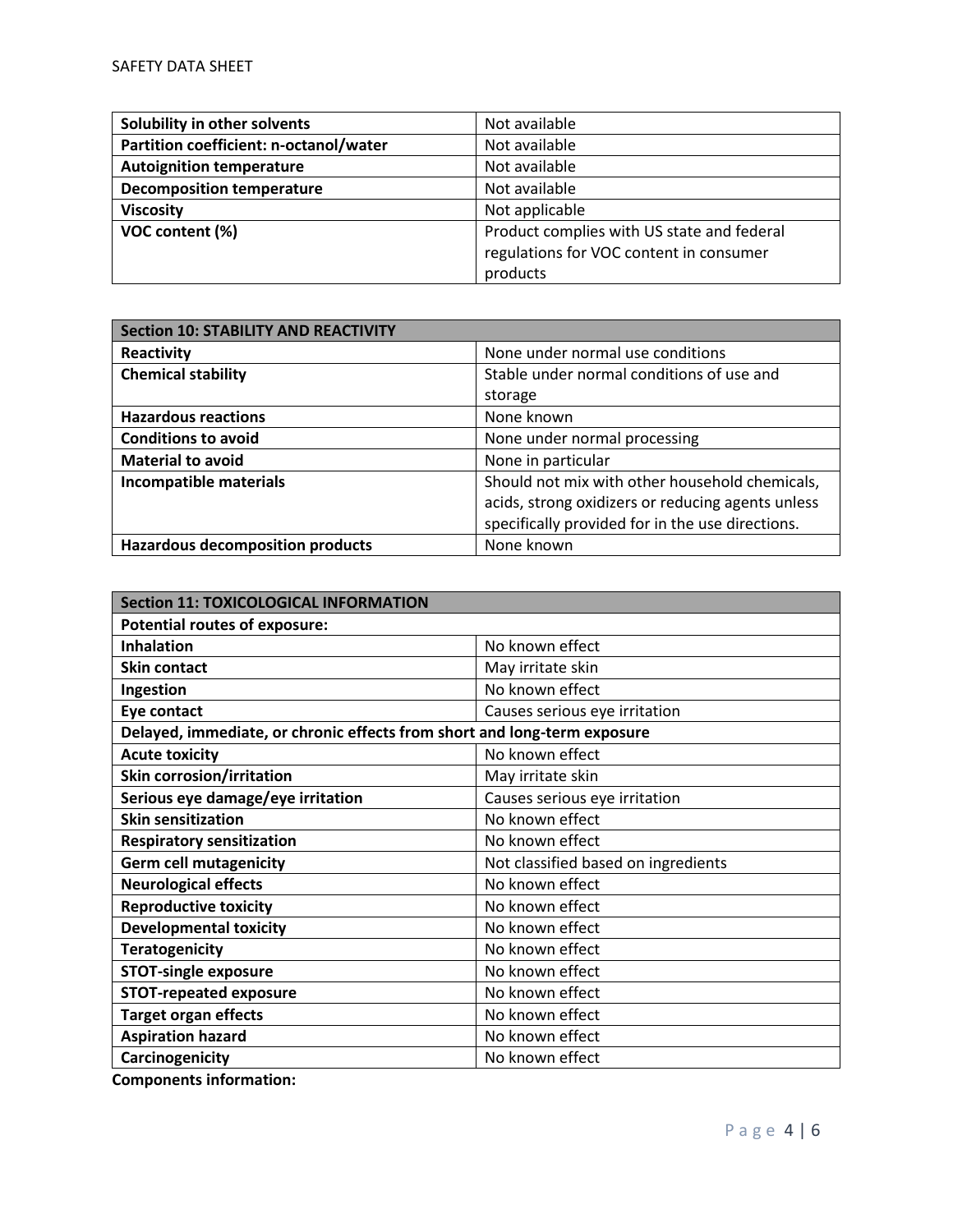| <b>Chemical names</b> | CAS#       | $LD_{50}$ Oral    | LD <sub>50</sub> Dermal | <b>LC50 Inhalation</b> |
|-----------------------|------------|-------------------|-------------------------|------------------------|
| Sodium carbonate      | 497-19-8   | 4090 mg/kg, Rat   | $>$ 2000 mg/kg bw       |                        |
| Laureth-7             | 9002-92-0  | 8600 mg/kg bw     | $>$ 2000 mg/kg bw       |                        |
|                       |            | rat               | Rat                     |                        |
| Protease enzyme       | 9014-01-1  | 1800 mg/kg, oral  | n/a                     |                        |
|                       |            | [rat]             |                         |                        |
| Amylase enzyme        | 9000-90-2  | >2000 mg/kg, oral | n/a                     |                        |
|                       |            | [rat]             |                         |                        |
| Mannanase             | 37288-54-3 | >500 mg/kg, oral  | n/a                     |                        |
| enzyme                |            | [rat]             |                         |                        |

| <b>Section 12: ECOLOGICAL INFORMATION</b>                                |                                          |  |
|--------------------------------------------------------------------------|------------------------------------------|--|
| This product is not expected to be hazardous to the environment          |                                          |  |
| <b>Ecotoxicity</b><br>Not available                                      |                                          |  |
| <b>Persistence and degradability</b>                                     | Biodegradable based on Laureth-7. None   |  |
|                                                                          | inorganic ingredients are biodegradable. |  |
| No information available<br><b>Bioaccumulative potential</b>             |                                          |  |
| <b>Mobility in soil</b>                                                  | No information available                 |  |
| Other adverse effects, environmental fate<br>No adverse effects expected |                                          |  |

| <b>Section 13: DISPOSAL CONSIDERATIONS</b> |                                                   |  |
|--------------------------------------------|---------------------------------------------------|--|
| <b>Waste from unused products</b>          | Disposal must be incompliance with applicable     |  |
|                                            | local, state, provincial and federal laws and     |  |
|                                            | regulations. Do not contaminate stormwater        |  |
|                                            | run-off areas.                                    |  |
| <b>Contaminated packaging</b>              | Disposal should be in accordance with applicable  |  |
|                                            | regional, national and local laws and regulations |  |
| California Hazardous waste codes (non-     | 561                                               |  |
| household setting)                         |                                                   |  |
| <b>Connecticut Hazardous Waste Code</b>    | CR <sub>05</sub>                                  |  |
| <b>Washington Hazardous Waste Code</b>     | <b>WT02</b>                                       |  |

| <b>Section 14: TRANSPORT INFORMATION</b> |               |  |
|------------------------------------------|---------------|--|
| U.S. DOT                                 | Not regulated |  |
| <b>IMDG</b>                              | Not regulated |  |
| <b>IATA</b>                              | Not regulated |  |
| <b>Canadian TDG</b>                      | Not regulated |  |

| Section 15: REGULATORY INFORMATION         |                                               |
|--------------------------------------------|-----------------------------------------------|
| U.S.                                       |                                               |
| <b>Toxic Substances control Act (TSCA)</b> | This product complies with the U.S. Toxic     |
|                                            | Substances Control Act Section 8(b) Inventory |
| <b>California Prop 65</b>                  | This product is not subject to the labeling   |
|                                            | requirements of California's Proposition 65   |